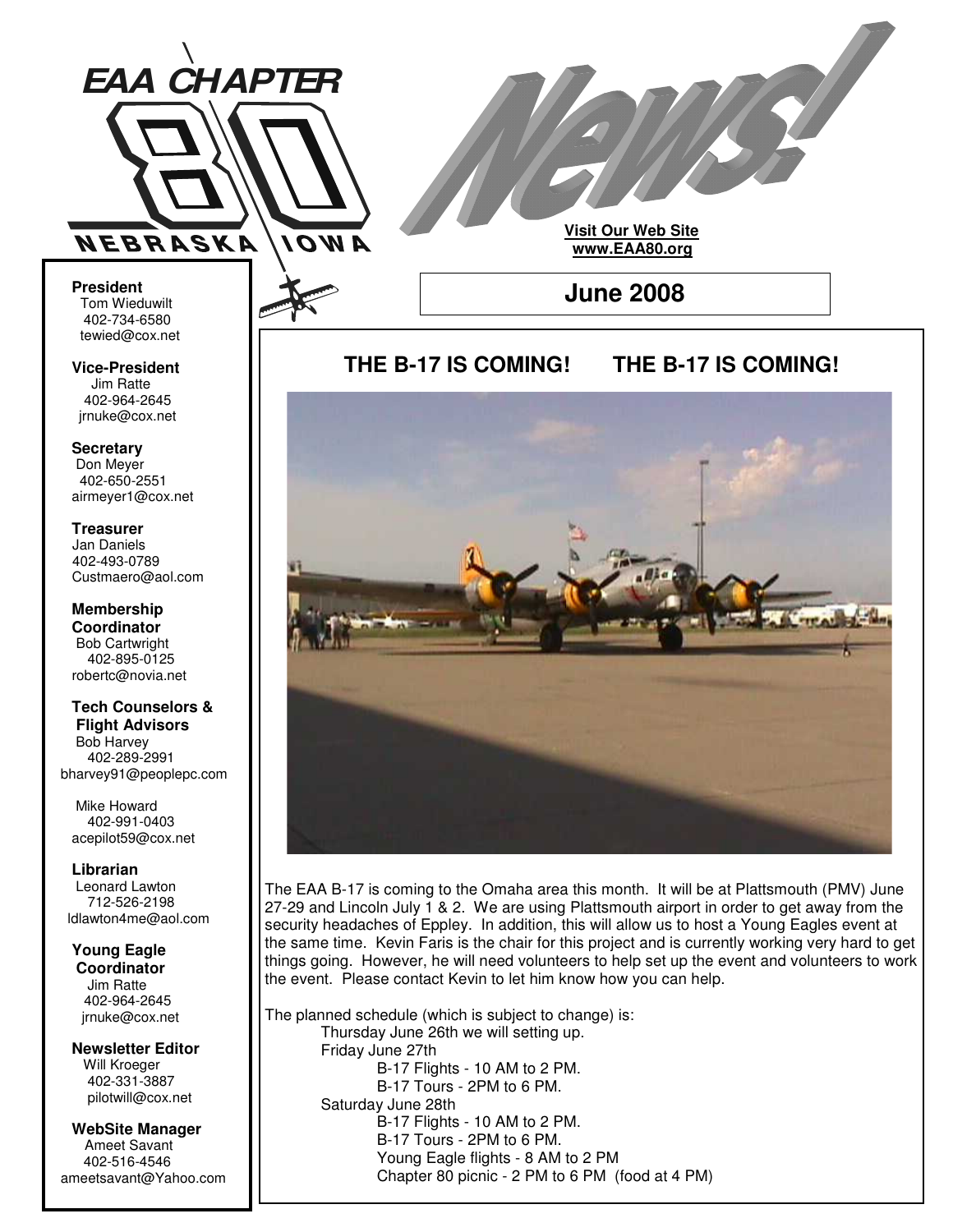Sunday June 29th B-17 Flights - 10 AM to 2 PM. B-17 Tours - 2PM to 6 PM. Takedown after last flight.

We need people to volunteer for: Setup & Teardown **Security** Parking Gator Drivers from parking Concession sales Young Eagle Pilots and ground crew Picnic setup and tear down etc..... Advertising - Please help distribute the attached flyer.

# *Let's make this a Chapter 80 fun event!*

Did I mention we are hosting a Chapter picnic after the flying is done on the 28th?

*Please wear or bring your B-17 flight jacket to the June meeting if you have flown the B-17. Please talk to anyone you see with this jacket if you are interested in flying in the B-17.*

# une Meeting Time & Location.

This month's meeting is on Monday June 9th at 7:00 PM at Hangar One at Millard Airport. It is still located on South 132nd Street between Q and Harrison.

# une Program.

Our very own Mike Howard will demo an oil change and oil filter inspection on Jim Ratte's plane. I hope Jim remembers to bring oil!

| <b>EVENTS:</b> $(B)$ - Breakfast / $(L)$ - Lunch |                                       |                        |
|--------------------------------------------------|---------------------------------------|------------------------|
| 1st Sat                                          | Chapter 1055 (B)                      | York, NE               |
| 3rd Sat                                          | Chapter 569 (0730-1030)               | Crete, NE              |
| 08 June                                          | $Fly-in(B)$                           | Fairbury, NE           |
| 14 June                                          | Young Eagles (0800)                   | Millard, NE            |
| 14 June                                          | $Fly$ -in $(L)$                       | Neatrice, NE           |
| 14 June                                          | $Fly-in(B)$                           | Independence, KS       |
| 14 June                                          | $Fly-in(B)$                           | Brookfield, MO         |
| 15 June                                          | $Fly-in(B)$                           | Creighton, NE          |
| 15 June                                          | $Fly-in(B)$                           | Spencer, IA            |
| 15 June                                          | Fly-in (B)                            | Harlan, IA             |
|                                                  | 19-20 June American Barnstormers Tour | Council Bluffs, IA     |
| 21 June                                          | $Fly$ -in $(B)$                       | Council Bluffs, IA     |
|                                                  | 21-22 June American Barnstormers Tour | Hastings, NE           |
|                                                  | 20-21 June State Fly-in (See below)   | Holdrege, NE           |
| 22 June                                          | $Fly-in(B)$                           | Rock Rapids, IA        |
| 27-30 June B-17 Tour                             |                                       | <b>Plattsmouth, NE</b> |
| 28 June                                          | <b>Young Eagles</b>                   | <b>Plattsmouth, NE</b> |
| 28 June                                          | Kansas City Vintage Fly-in            | Gardner, KS            |
| 29 June                                          | $Fly-in(B)$                           | Marion, IA             |
| 1-2 July                                         | B-17 Tour                             | Lincoln, NE            |
| 4 July                                           | Airshow 11 AM - 1 PM                  | Seward, NE             |

**June 20-21** Holdrege (HDE) Nebraska State Fly-In. Friday 4pm airport opens for camping. BBQ and free transportation to events and showers. Saturday, fly in pancake breakfast 7-10am. Aircraft on display, Young Eagles flights. 10am free rides to parade and classic car show. 12 noon hamburger lunch. 2pm airshow by Chandy Clanton, Doug Roth, Harry Barr and Rob Ator. P-51 flybys. More info: dpowers@rcom-ne.com, 308-995-6136 ofc, 308-991- 3641 cell, 308-995-8785 home. (Article from EAA Chapter 569 June 2008 newsletter)

**The 2008 "Barnstorming the Heartland" Tour Dates** are:

| June 15-16     | lowa City, Iowa (IOW)          |
|----------------|--------------------------------|
| June 17-18     | Ames, Iowa (AMW)               |
| June 19-20     | Council Bluff, Iowa (CBF)      |
| June 21-22     | Hastings, Nebraska (HSI)       |
| June 23-24     | Great Bend, Kansas (GBD)       |
| June 25-26     | Wichita, Kansas (AAO)          |
| June 27        | Emporia Kansas (EMP)           |
| June 27-28     | Lee's Summit, Missouri (LXT)   |
| June 29-July 1 | Jefferson City, Missouri (JEF) |

**Young Eagles.** 25 kids (20 from Girls Inc, sponsored by the Tuskegee Airman Inc.) were flown on May 17th. We won't count the parents and grandparents flown by some of our pilots. I will only say that they appreciated the flights as much as the kids. The next YE event is June 14, International Young Eagles Day. We will be flying 40 kids from the Air and Space Museum summer camp **(0800 Millard).** Need volunteers for pilot and ground crew.

## **Some info on the local Tuskegee Airman Chapter you might not know:** (from Jim Ratte)

Chapter History: The Alfonza W. Davis Chapter of \*Tuskegee Airmen, Incorporated (TAI) in Omaha was founded in May of 1988 by a group headed by Bobby McGlown. The chapter was named after Alfonza W. Davis, an Omahan Tuskegee Airman who was killed in action during World War II.

Chapter Objectives: The chapter's objectives are first to bring together all persons of the military and civilian communities to learn of the aspirations, frustrations, and successes of pioneering men and women in military aviation. Additionally, to conduct historical research and documentation of the achievements of those Tuskegee Airmen who served our country. Finally, to inspire our youth to outstanding achievement and leadership through social and educational activities.

Chapter Membership: The Davis Chapter is one of 45 nationwide and its membership includes four original Tuskegee Airmen: Lt Col (Ret) Paul Adams, Lt Col (Ret) Charles A. Lane, Jr., Lt Col (Ret) Harrison A. Tull and Mr. Robert D. Holts.

The Davis Chapter also sponsors the 99th Pursuit Composite Squadron, Civil Air Patrol (CAP). Located in north Omaha, this CAP unit targets and inspires cadets ages 12 to 18 through aviation activities.

**DISCOUNT ENDS JUNE 15 FOR ADVANCED AIRVENTURE TICKET PURCHASES:** The deadline to take advantage of the discounts available for advance AirVenture purchases is June 15, but you can still buy your admission online at any time before or during EAA AirVenture Oshkosh 2008. Take advantage of the "buy now and save" offer and receive \$2 discounts for daily admissions and \$5 discounts for weekly admissions. To buy your advance AirVenture admission, go to http://www.airventure.org/2008/planning/advance.html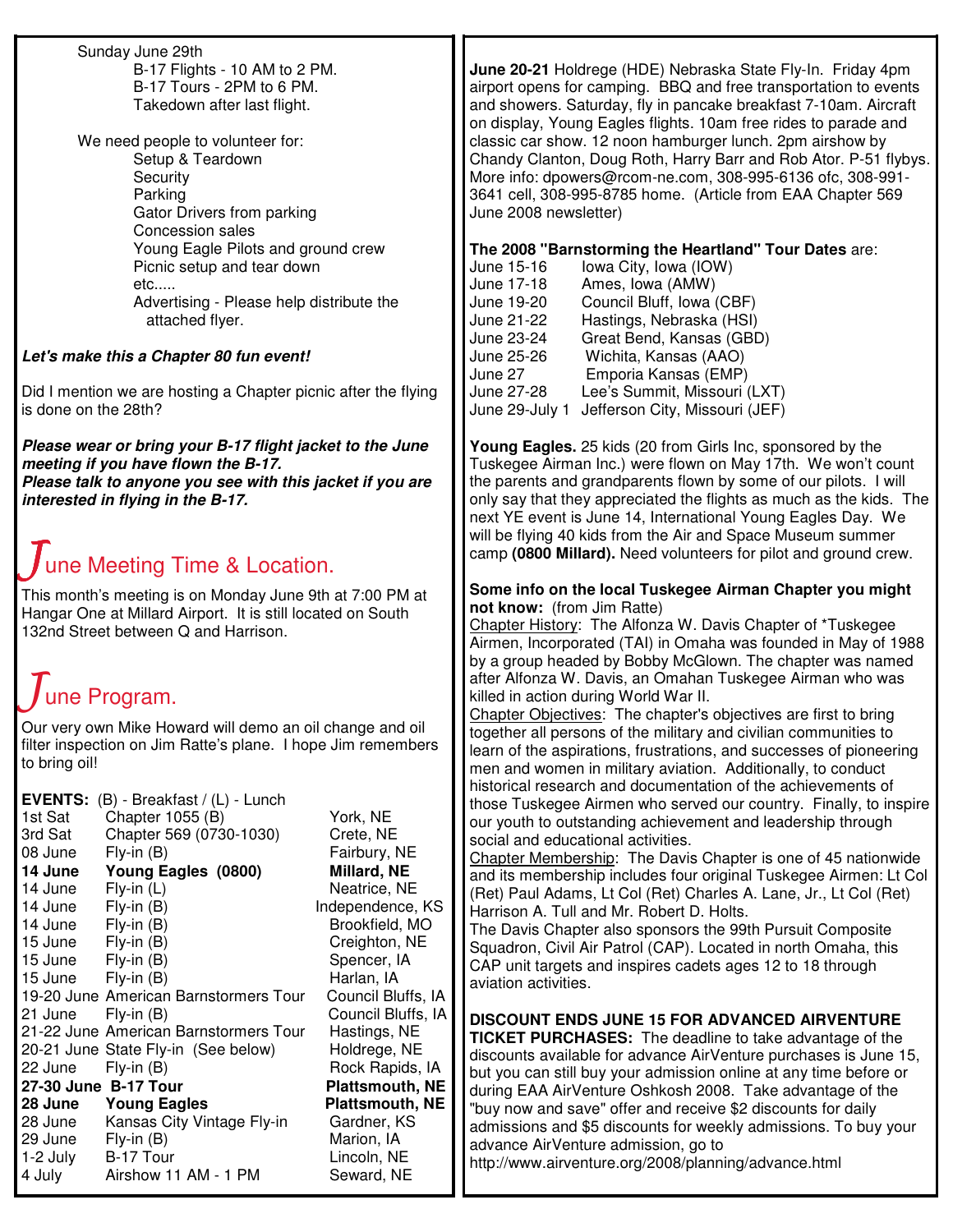#### *EAA Chapter 80* May 12, 2008 *Official Meeting Minutes*

The meeting was called to order by President Tom Wieduwilt at 7:00 at Hanger One, Omaha, NE.

- Tom Wieduwilt, President
- Jim Ratte, Vice President,
- Don Meyer, Secretary
- Jan Daniels, Treasurer
- No guest present

Raffle winnings donated to chapter. Thank You!

#### **Treasurers Report**:

• Expenses \$64.90, Income \$306.00, Checking balance \$968.68, Money Market Account balance \$4,6o1.43. CD balance \$2,881.59. Total Cash Assets as of \$8,451.59.

### **Meeting Minutes**:

- A motion was made and passed to accept the previous month's minutes.
- **Young Eagles:**
	- 2008 dates are in newsletter and on website.
	- Next events, May 17 & June 14, Millard Airport.

#### **Builder's Reports**:

- Glastar Steve Ousley announced he is close to completion.
- RV-6 TW painted inside of cockpit.

#### **Tech Counselor / Flight Advisor:**

- Icom Radios: Experience with local service was not a positive experience. Mike suggest you send product to service center for better response.
- **Fly-Out Report:**
	- None

### **Old Business:**

• B-17 at Plattsmouth June 27,28,29<sup>th</sup> for flights and walking tours. Kevin Faris is in charge of arrangements and we need volunteers for the event with security, safety, escorts, souvenir shop, food sales and advertising. Tom Mann has volunteered to head up the advertising and we will have a Gator to transport visitors who need assistance.

#### **New Business:**

• Bob Cartwright announced that the new membership booklet will be printed soon.

#### **Librarian Report:**

• Magazines were collected for shipment to service members in Iraq and Afghanistan.

#### **Web Site:**

• www.eaa80.org

#### **Program:**

• Ron Wood (RV-6A) and Kevin Faris (RV-7) shared their building experience with the chapter.

Meeting adjourned.

Don Meyer Secretary

For sale — Extra Stuff left over from Jerry Mason's L-3 (Champ) rebuild. All are new and unopened. Air Tech RT4085 Rev4 Reducer 1 gallon \$47.08 when purchased

Air Tech PCU2030F Primer Filler 1 quart \$57.38 when purchased<br>Air Tech PFU1030F Primer Filler 1 gallon \$120.41 when purchased 1 gallon \$120.41 when purchased

Listed price or make offer. Email: mason.jerry@cox.net or Phone: 393-0361

**Cessna 150 for sale**. Ron Wood is selling his Cessna 150 for \$20,500.

**Would you like to fly a Cessna 172 for \$20/hr.?** We are looking for additional members in our flying club. Call Ed Haffke @ 935-0803.

**FOR SALE – BUSHBY MUSTING II KITPLANE Folding wings, completely unassembled, 25 gallon fuel tank, can** accommodate an engine up to 210 hp. \$9000 Aviation tools pertinent to this kit are available and can be pur**chased separately. Contact Bev Streba at 493-2198**